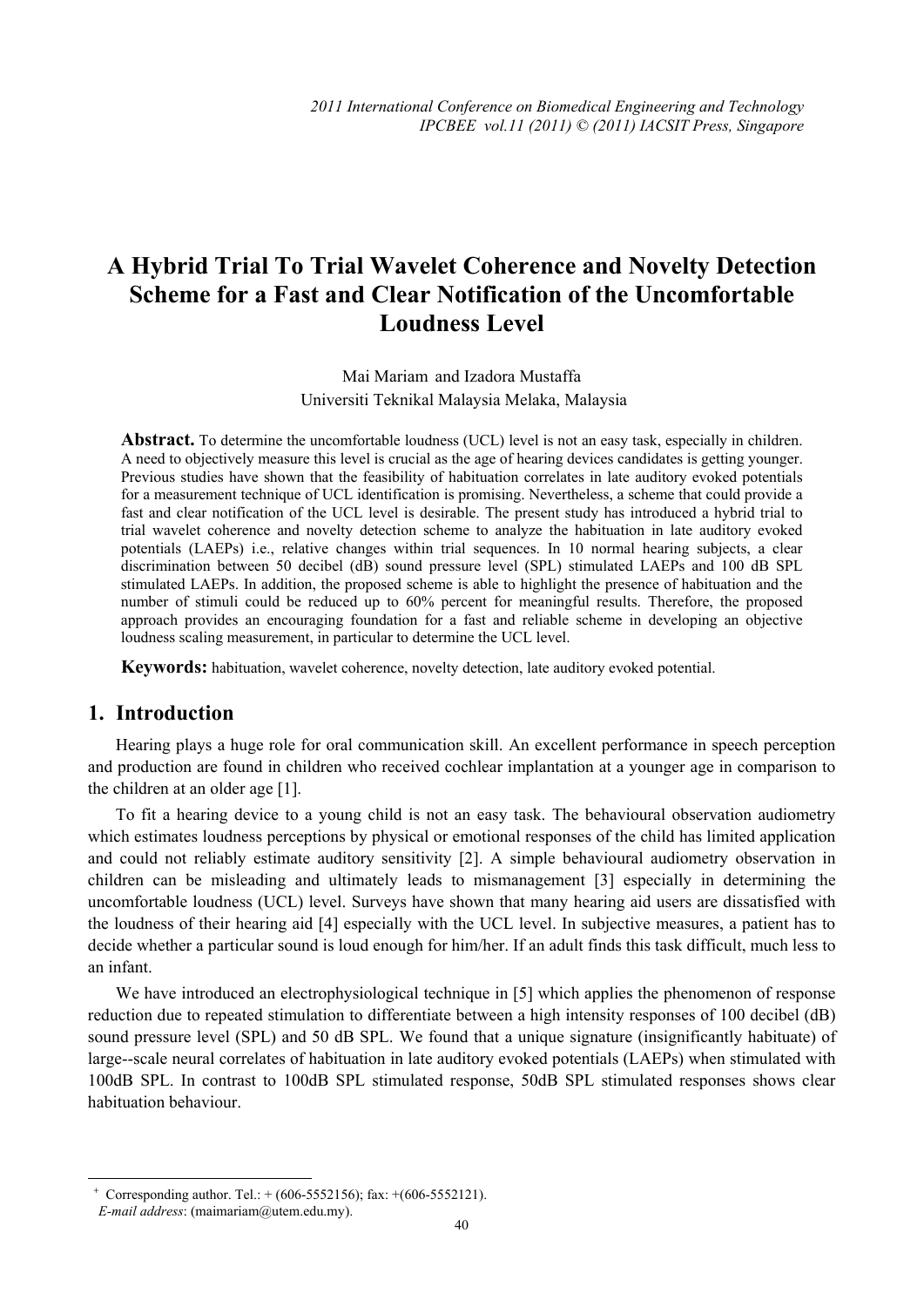The feasibility of habituation correlates in LAEPs as an objective measurement of loudness scaling has been shown to be promising. However, a scheme that could provide a fast and clear notification of an UCL level reached is desirable.

In this paper, the post-processing in [5] is modified by combining the **SSTC** scheme with the novelty detection approach in order to achieve a fast and a reliable identification scheme for habituation extraction. Similar data from [5] is used and the comparison between the previous and present of post processing results in made. The details of the present technique and a brief review of data acquisition are discussed in the following sections.

## **2. Methodology**

#### **2.1. Data Acquisition**

We collected data from 10 normal hearing subjects (4 female and 6 male; mean age: 30 years and 11 months with a standard deviation of 3 years and 9 months) with no history of hearing problems with a normal hearing threshold (below 15dB hearing level) were participating in this study. Each subject received an audiogram test before and immediately after the experiment to ensure post-experimental effects does not occur, as the stimulation intensity level (100dB SPL) is too high. The auditory stimuli were pure tones of 1 kHz with a duration of 40 ms and a constant interstimulus interval (ISI) of 1s. The auditory stimuli were presented monaurally to the right ear via a headphone. The electroencephalographic (EEG) recordings were performed in a sound proof room. Subjects were lying on an examination bed and relaxing.

Stimuli were presented at two stimulation levels; 50dB SPL (lower sound) and 100dB SPL (higher sound) consecutively with 3 minutes break in between. The signals were recorded using surface electrodes (Ag/AgCl) which were placed at the left and right mastoid, the vertex and the upper forehead. The EEG was sampled at 512 Hz and filtered using a digital filter (bandpass 1Hz-30Hz). Trials that contained artefacts were rejected using threshold detection (amplitude larger than 50µV). At least 800 single sweep LAEPs of each subject were obtained in this way. See [5] for the details explanation of data acquisition.

#### **2.2. Habituation**

In [5] and [7], we have found that insignificant or absence of habituation behavior responses when subjects were stimulated by a high stimulation level or UCL perceived intensity level in comparison to lower level of stimulations. Our results are supported by a few other previous findings such as more rapid habituation with stimuli of lower intensity [8] and strong stimuli may yield no significant habituation as reported by [9]. Moreover, [10] and [11] have observed that habituation is shown to be less and slower and when a subject pay attention to the stimuli.

#### **2.3. Trial-to-trial wavelet coherence**

Let  $(\Omega^{\varphi,\iota}a,b)$  be the wavelet cross spectrum between signal *a* and *b*, where  $\varphi$  and *t* represent the wavelet and window to calculate wavelet coherence, respectively. With scale, *s* and translation parameter, *n* , the wavelet coherence of two signals *a* and is defined as

$$
\left(W^{\varphi,t}a,b\right)(s,n) = \frac{\left|\left(\Omega^{\varphi,t}a,b\right)(s,n)\right|}{\sqrt{\left(\Omega^{\varphi,t}a,a\right)(s,n)\left(\Omega^{\varphi,t}b,b\right)(s,n)}}\tag{1}
$$

To capture the correlation between two consecutive trials, *T* over the experiment (M trials), equation (1) is modified to

$$
Z_m^T(s,n) = (W_{T_{m-1},T_m})(s,n),
$$
\n<sup>(2)</sup>

and *Z* is referred to as trial-to-trial wavelet coherence with  $m = 2,...,M$ .

Habituation is defined as reduction of response over repeated stimulations. When habituation is observed in a trial, but not in the preceded trial, the obtained coherence in between trials is zero as both trials are not correlated. See [5] for detailed explanation of trial-to-trial wavelet coherence and references therein.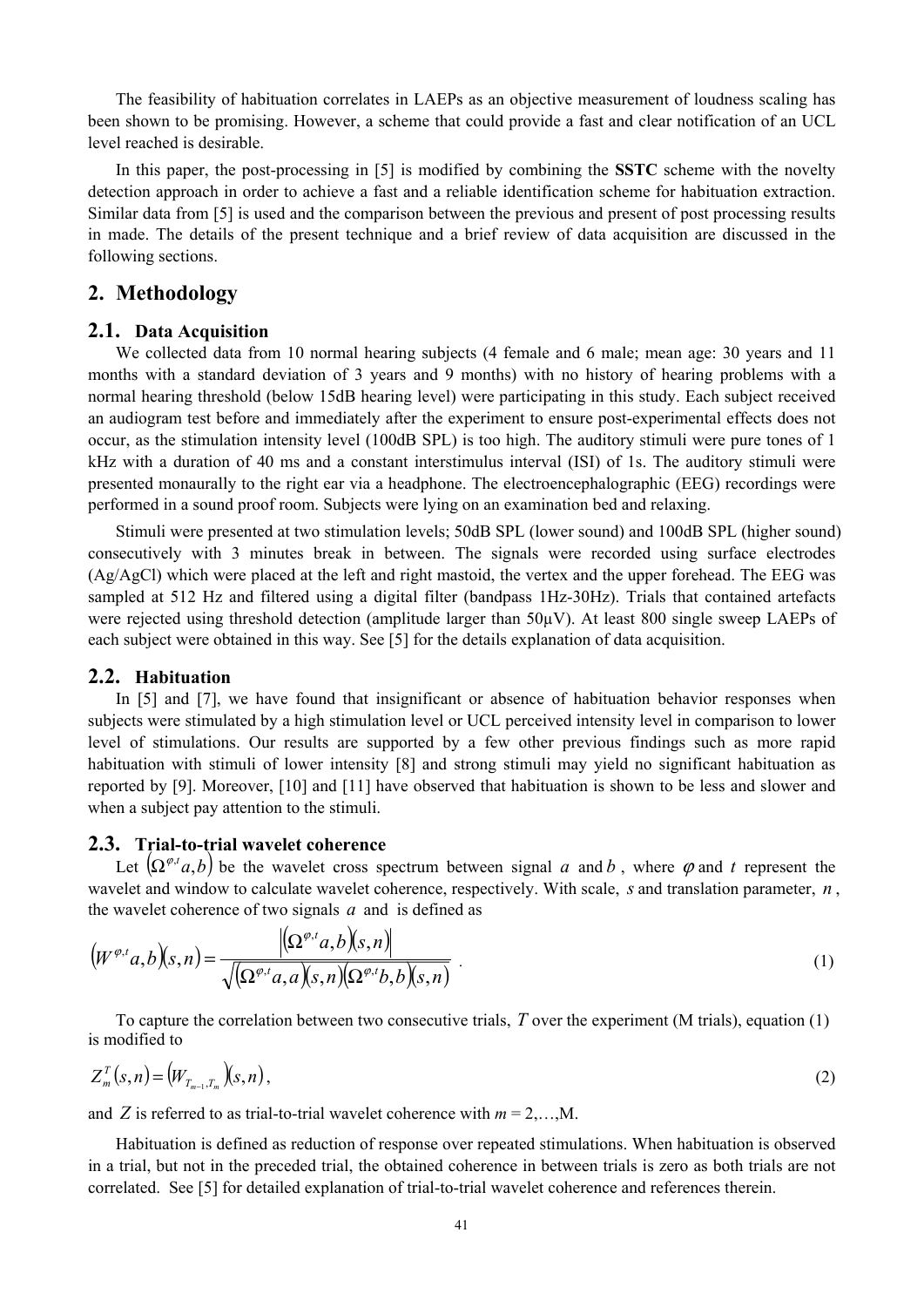Trial-to-trial observation provides informative features describing habituate response or non-habituate response. In order to extract the presence of habituation, we further analyze the wavelet coherence results with novelty detection. We have observed in [5] that the reduction of wavelet coherence (i.e., presence of habituation) occurs after several trials after the experiment began. Therefore, we take these first  $\eta$  trials (training set) to train a classifier. This classifier is generated by all information of  $\eta$  trials which forms a hypothetical sphere with center *c* and radius *K.* To minimize this sphere so that the learning machine is free from false negative errors, the problem is solved by

$$
\min_{c \in F, R \in \mathfrak{R}, \phi \in \mathfrak{R}^{\eta}} K^2 + \alpha \sum_{i=1}^{\eta} \phi_i
$$
\n(3)

where,  $\alpha$  is the trade-off which allows a balance of space volume and number of false positive errors and  $\phi$  is the slack variables introduce in [13] to reduce classifier sensitivity. (3) has to be optimized under the limitation given by

$$
||W_i - c||^2 \le K^2 + \phi_i \qquad (i = 1, \dots, \eta),
$$
  

$$
\phi_i \ge 0 \qquad (i = 1, \dots, \eta)
$$
 (4)

The generated classifier has all the information of insignificant habituate trials. Should the consecutive trial (test trial) after  $\eta$  trials habituates; the generated novelty measure equals to 1 as it shows a highly different information. In other words, the more novelty measure occurs in an experiment, the higher the degree of habituation.

#### **3. Results**

In [5], we have shown that that habituate responses (low sound) produce a continuous reduction of wavelet coherence in comparison to response of higher sound (insignificant changes of wavelet coherence over time), see [5] for details implementation of trial to trial wavelet coherence and the obtain results. To determine a suitable and reasonable number of trials to be used to train the classifier, based on the results in [5], we applied three training sets consisting of different numbers of trials, i.e., 50, 100 and 200 trials. In the following figures, we illustrate all trials including the training set.

Fig. 1(a) and Fig. 1(b) show the grand average novelty measure of 10 subjects for both low and high sound, respectively with training set of 50 trials. We observe that low sound produce more novelty than high sound. The frequency of trials of the novelty measures equal to 1, is 17 trials within the first 150 test trials (including the 50 training trials). In contrast to low sound, high sound produced less novelty measures which is 32 trials.



Fig. 1: The novelty measures of low sound (a) and high sound (b) with 50 trials for training set. (A grand average of 10 subjects)

Fig. 2(a) and Fig. 2(b) show the grand average novelty measure of 10 subjects for both low and high sound, respectively with 100 trials for training set. The frequency of novelty measures presence is 20 trials within first 100 test trials. Interestingly, with 100 training trials to train the classifier, high sound produced zero novelty measures in first 157 test trials and only 8 novelty measures over the experiment which shows that habituation is considerably less in comparison to low sound.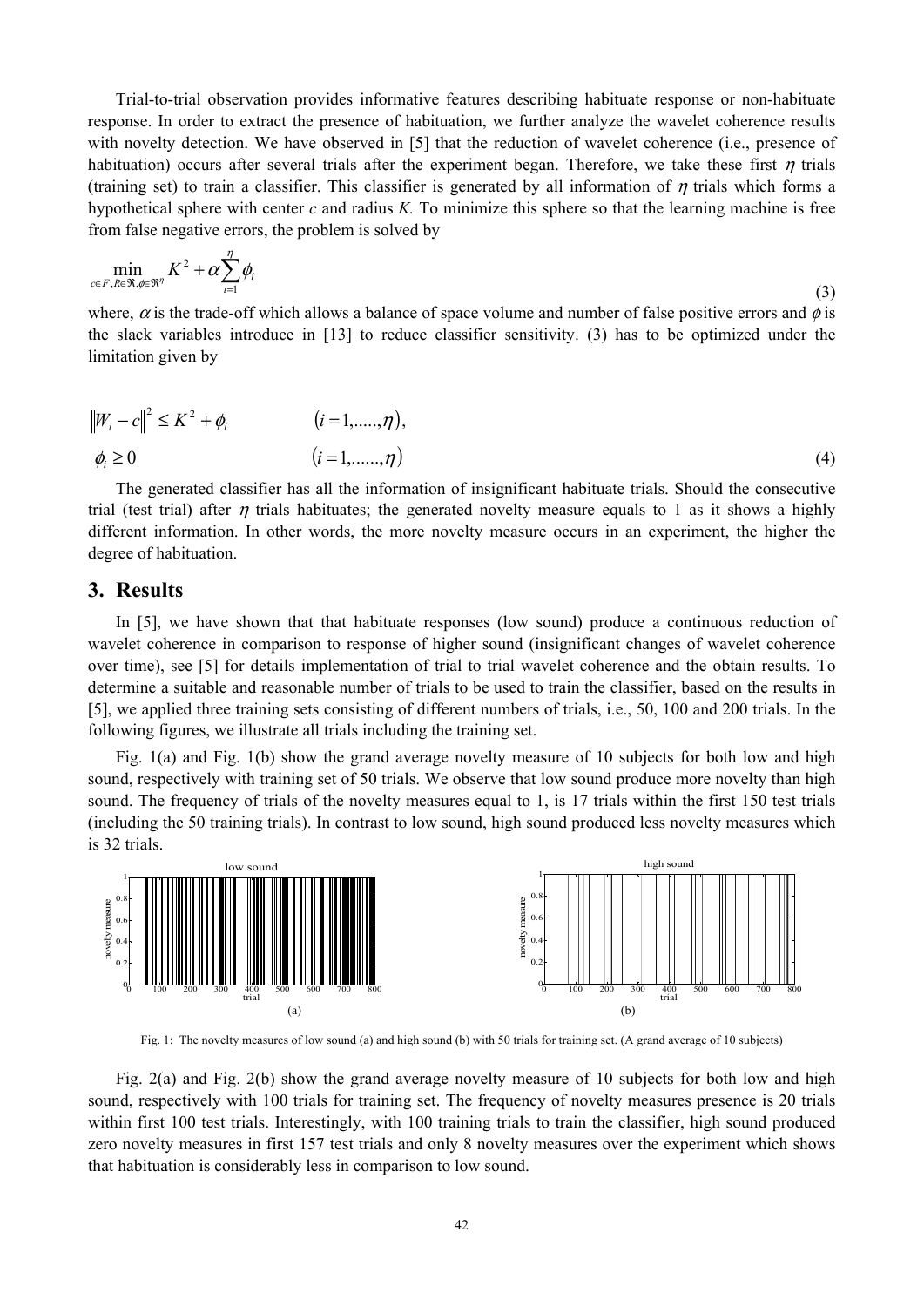

Fig. 2: The novelty measures of low sound (a) and high sound (b) with 100 trials for training set. (A grand average of 10 subjects)

Fig. 3(a) and Fig. 3(b) show the grand average novelty measure of 10 subjects for both low and high sound, respectively with 200 trials for training set. A major habituation is clearly shown has occurred after approximately 220 trials after experiment began. In contrast, high sound produced novelty measure after 157 trials (same as with the 100 training trials) and the number of novelty measures is 95 % lower than the low sound.



Fig. 3: The novelty measures of low sound (a) and high sound (b) with 200 trials for training set. (A grand average of 10 subjects)

#### **4. Discussions**

In the present study, we further analyze the results in [5] in order to achieve a fast and reliable identification of habituate response. With a combination of trial-to-trial wavelet coherence and novelty detection schemes, identification of habituation moment is clearly highlighted. Trial-to-trial wavelet coherence is a reliable method to extract habituation and novelty detection analysis is able to highlight the abnormality in a train of data which provide a suitable method for identifying a reduction of response in real time.

Not all sampling data (512) from wavelet coherence analysis are used in novelty detection analysis. As the measurement is based on the analysis of the neurophysiological effects of auditory habituation reflected in a LAEP component, namely the N100 wave as well as N100 wave may jitter between 80 ms to 120 ms, we used the sampling data from 40 to 60 (signal is sampled at 512 Hz). The N1 wave is generally assumed to reflect sensory processing as in selective attention as well as physical attributes of a stimulus such as intensity [12]. The LAEP can be elicited from the cochlear implant patients [13] and offer technical, physiological, medical and psychological advantages in comparison to early potentials such as auditory brain response [14].

Three training set were applied and the training set with 200 trials has been shown to be more suitable to train the classifier. We also show that the frequencies of novelty measures of the two sound levels are clearly differentiated. Based on Fig.3(b), it shows that the present approach enables us to estimate the absence of habituation earlier in the UCL level. In addition, the proposed approach offers a reduction of stimuli needed for meaningful results up to 75% as high habituation behaviour is observed at approximately 200 trials (including training set) .

## **5. Conclusions**

In the present study, we show an improved post processing technique to extract habituation in LAEPs by combining trial-to-trial wavelet coherence with novelty detection. The identification of habituation presence